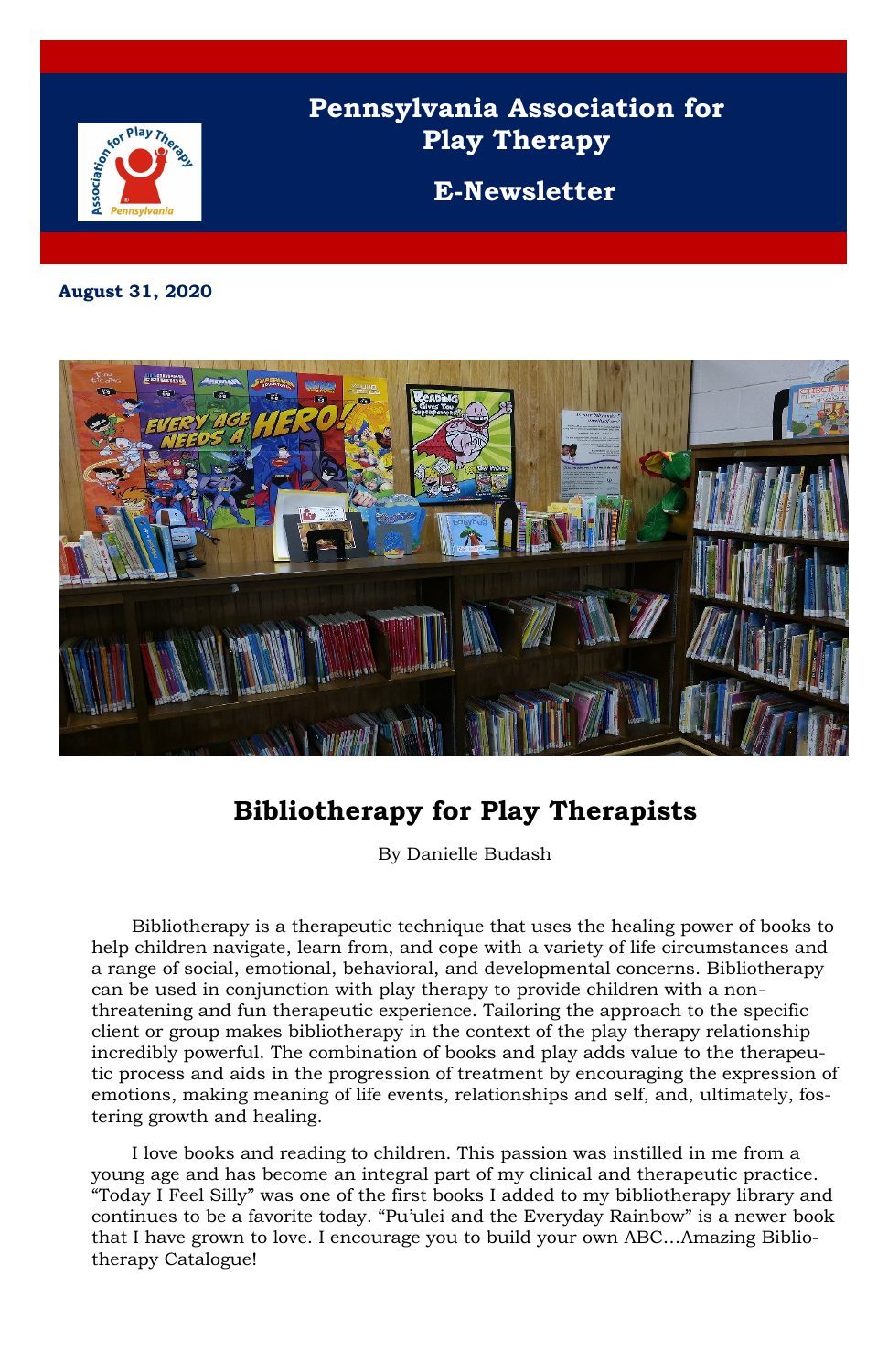### **Bibliotherapy for Play Therapists** *continued*

#### **Today I Feel Silly by Jamie Lee Curtis**

This fun, playful book with rhyming passages is great for feelings identification and expression. The story covers a range of pleasant and unpleasant feelings that are easily relatable for children.



### *Play Therapy Activities:*

*Feelings identification:* Choose a playful game to practice identifying feelings (ex. feelings charades, feelings bingo, Flip Flop Faces Emotions in Motion, etc.). For those practicing telehealth, this can also be done virtually by using videos on YouTube (ex. Sesame Street: Name that Emotion with Murray; Inside Out: Guessing the Feelings).

*Measuring feelings:* Children can learn more about their feelings and measure specific feelings with a feelings abacus or feelings thermometers.

### **Pu'ulei and the Everyday Rainbow by Crissy Miyake**



In this delightful, colorful story, Pu'ulei teaches her father the importance of slowing down and noticing the beautiful things in the world to create an "everyday rainbow." This book combines mindfulness and the power of positive thinking to help children learn to pay attention to the positivity that exists in their lives to increase appreciation and gratitude. The simple act of looking for your "everyday rainbow" can shift children's (and adult's) perspective to improve self-esteem, mood, and pessimism.

### *Play Therapy Activities (individual or group):*

*Color Hunt for Everyday Rainbow:* This fun, playful activity can be completed outdoors or indoors. Remind children to

practice mindfulness by using their senses as they look for colors to fill in their rainbow. Examples of color hunts can be found online or be creative and create your own.

*Rainbow Cue Card:* Children can create a cue card/picture to remind them to look for their everyday rainbow. This activity can be completed with arts and crafts, painting, coloring, etc.

*Relaxation:* Take children on a visualization tour of a rainbow with a guided imagery exercise. Examples include "Rainbow Walking" or "Color Connecting" from the book, "Ready, Set, R.E.L.A.X."

#### **About the author:**

Dr. Danielle Budash received her doctorate degree from James Madison University. She is a licensed psychologist, Registered Play Therapist-Supervisor, and Certified Trauma Practitioner-Clinical. Dr. Budash has presented at the CORE National Conference and Association for Play Therapy Annual Conference on several occasions. She currently serves on the Board of Pennsylvania Association for Play Therapy. Dr. Budash is a staff psychologist in the elementary school at the Milton Hershey School, a residential school for at-risk children. Dr. Budash primarily conducts individual therapy, group therapy, and consultation with children in Pre-K through fourth grade coping with internalizing and externalizing disorders, and trauma histories.